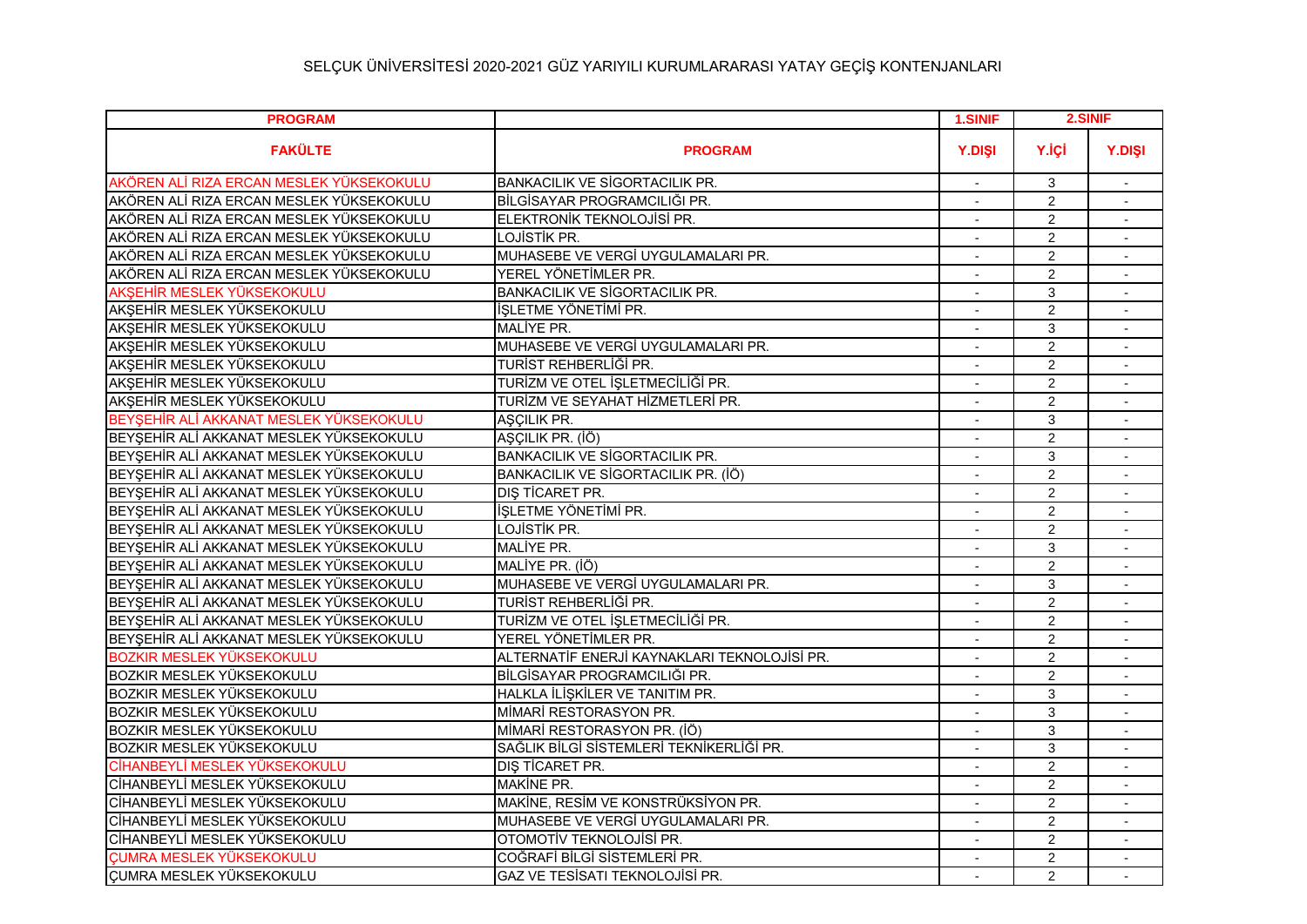## SELÇUK ÜNİVERSİTESİ 2020-2021 GÜZ YARIYILI KURUMLARARASI YATAY GEÇİŞ KONTENJANLARI

| CUMRA MESLEK YÜKSEKOKULU                | <b>GIDA TEKNOLOJİSİ PR.</b>                  |                          | $\overline{2}$ |        |
|-----------------------------------------|----------------------------------------------|--------------------------|----------------|--------|
| CUMRA MESLEK YÜKSEKOKULU                | LABORATUVAR TEKNOLOJİSİ PR.                  |                          | $\overline{2}$ |        |
| CUMRA MESLEK YÜKSEKOKULU                | MAKİNE, RESİM VE KONSTRÜKSİYON PR.           | $\blacksquare$           | $\overline{2}$ | $\sim$ |
| CUMRA MESLEK YÜKSEKOKULU                | ORGANIK TARIM PR.                            |                          | $\overline{2}$ |        |
| <b>ÇUMRA MESLEK YÜKSEKOKULU</b>         | PEYZAJ VE SÜS BİTKİLERİ PR.                  |                          | $\overline{2}$ |        |
| <b>CUMRA MESLEK YÜKSEKOKULU</b>         | TIBBİ VE AROMATİK BİTKİLER PR.               |                          | $\overline{2}$ |        |
| DOĞANHİSAR MESLEK YÜKSEKOKULU           | <b>BANKACILIK VE SİGORTACILIK PR.</b>        | $\blacksquare$           | $\overline{2}$ | $\sim$ |
| DOĞANHİSAR MESLEK YÜKSEKOKULU           | LOJİSTİK PR.                                 |                          | $\overline{2}$ |        |
| DOĞANHİSAR MESLEK YÜKSEKOKULU           | MALİYE PR.                                   |                          | $\overline{2}$ |        |
| DOĞANHİSAR MESLEK YÜKSEKOKULU           | SPOR YÖNETİMİ PR.                            |                          | 3              |        |
| DOĞANHİSAR MESLEK YÜKSEKOKULU           | ULAȘTIRMA VE TRAFİK HİZMETLERİ PR.           |                          | $\overline{2}$ |        |
| GÜNEYSINIR MESLEK YÜKSEKOKULU           | BİLGİ GÜVENLİĞİ TEKNOLOJİSİ PR.              | $\blacksquare$           | $\overline{2}$ | $\sim$ |
| GÜNEYSINIR MESLEK YÜKSEKOKULU           | HARITA VE KADASTRO PR.                       |                          | 3              |        |
| GÜNEYSINIR MESLEK YÜKSEKOKULU           | TAPU VE KADASTRO PR.                         |                          | $\overline{2}$ |        |
| HADİM MESLEK YÜKSEKOKULU                | <b>BANKACILIK VE SİGORTACILIK PR.</b>        |                          | $\overline{2}$ |        |
| HADİM MESLEK YÜKSEKOKULU                | BÜRO YÖNETİMİ VE YÖNETİCİ ASİSTANLIĞI PR.    | $\overline{a}$           | $\overline{2}$ |        |
| HADİM MESLEK YÜKSEKOKULU                | HARITA VE KADASTRO PR.                       | $\blacksquare$           | $\overline{2}$ |        |
| HUĞLU MESLEK YÜKSEKOKULU                | BİLGİ GÜVENLİĞİ TEKNOLOJİSİ PR.              |                          | $\overline{2}$ |        |
| HUĞLU MESLEK YÜKSEKOKULU                | İŞ SAĞLIĞI VE GÜVENLİĞİ PR.                  |                          | $\overline{2}$ |        |
| HUĞLU MESLEK YÜKSEKOKULU                | MAKINE PR.                                   |                          | $\overline{2}$ |        |
| HUĞLU MESLEK YÜKSEKOKULU                | SAĞLIK BİLGİ SİSTEMLERİ TEKNİKERLİĞİ PR.     | $\overline{\phantom{a}}$ | $\overline{2}$ | $\sim$ |
| HUĞLU MESLEK YÜKSEKOKULU                | SİLAH SANAYİ TEKNİKERLİĞİ PR.                |                          | 3              |        |
| <b>HUKUK FAKÜLTESİ</b>                  | <b>ADALET PR.</b>                            |                          | 3              | $\sim$ |
| HUKUK FAKÜLTESİ                         | ADALET PR. (İÖ)                              |                          | $\overline{3}$ |        |
| <b>ILGIN MESLEK YÜKSEKOKULU</b>         | BİLGİSAYAR PROGRAMCILIĞI PR.                 | $\overline{a}$           | $\overline{2}$ |        |
| ILGIN MESLEK YÜKSEKOKULU                | ELEKTRİK PR.                                 |                          | $\overline{2}$ |        |
| ILGIN MESLEK YÜKSEKOKULU                | ELEKTRONİK TEKNOLOJİSİ PR.                   |                          | $\overline{2}$ |        |
| ILGIN MESLEK YÜKSEKOKULU                | MAKİNE PR.                                   |                          | $\overline{2}$ |        |
| ILGIN MESLEK YÜKSEKOKULU                | <b>MEKATRONİK PR.</b>                        |                          | $\overline{2}$ |        |
| KADINHANI FAİK İÇİL MESLEK YÜKSEKOKULU  | HARITA VE KADASTRO PR.                       | $\blacksquare$           | 3              | $\sim$ |
| KADINHANI FAİK İÇİL MESLEK YÜKSEKOKULU  | İNŞAAT TEKNOLOJİSİ PR.                       |                          | $\overline{2}$ |        |
| KADINHANI FAİK İÇİL MESLEK YÜKSEKOKULU  | LOJİSTİK PR.                                 |                          | $\overline{2}$ |        |
| KADINHANI FAİK İÇİL MESLEK YÜKSEKOKULU  | <b>MEKATRONİK PR.</b>                        |                          | $\overline{2}$ |        |
| KADINHANI FAİK İÇİL MESLEK YÜKSEKOKULU  | SİVİL SAVUNMA VE İTFAİYECİLİK PR.            |                          | $\overline{2}$ |        |
| KADINHANI FAİK İÇİL MESLEK YÜKSEKOKULU  | YAPI DENETİMİ PR.                            | $\blacksquare$           | $\overline{2}$ | $\sim$ |
| KADINHANI FAİK İÇİL MESLEK YÜKSEKOKULU  | YEREL YÖNETİMLER PR.                         |                          | 3              |        |
| KARAPINAR AYDOĞANLAR MESLEK YÜKSEKOKULU | ALTERNATİF ENERJİ KAYNAKLARI TEKNOLOJİSİ PR. |                          | 3              | $\sim$ |
| KARAPINAR AYDOĞANLAR MESLEK YÜKSEKOKULU | GIDA KALİTE KONTROLÜ VE ANALİZİ PR.          |                          | 3              |        |
| KARAPINAR AYDOĞANLAR MESLEK YÜKSEKOKULU | LABORANT VE VETERİNER SAĞLIK PR.             | $\sim$                   | 3              | $\sim$ |
| KARAPINAR AYDOĞANLAR MESLEK YÜKSEKOKULU | ÖZEL GÜVENLİK VE KORUMA PR.                  |                          | $\overline{2}$ |        |
| KARAPINAR AYDOĞANLAR MESLEK YÜKSEKOKULU | SÜT VE ÜRÜNLERİ TEKNOLOJİSİ PR.              |                          | 3              |        |
| KARAPINAR AYDOĞANLAR MESLEK YÜKSEKOKULU | YEREL YÖNETİMLER PR.                         |                          | 3              |        |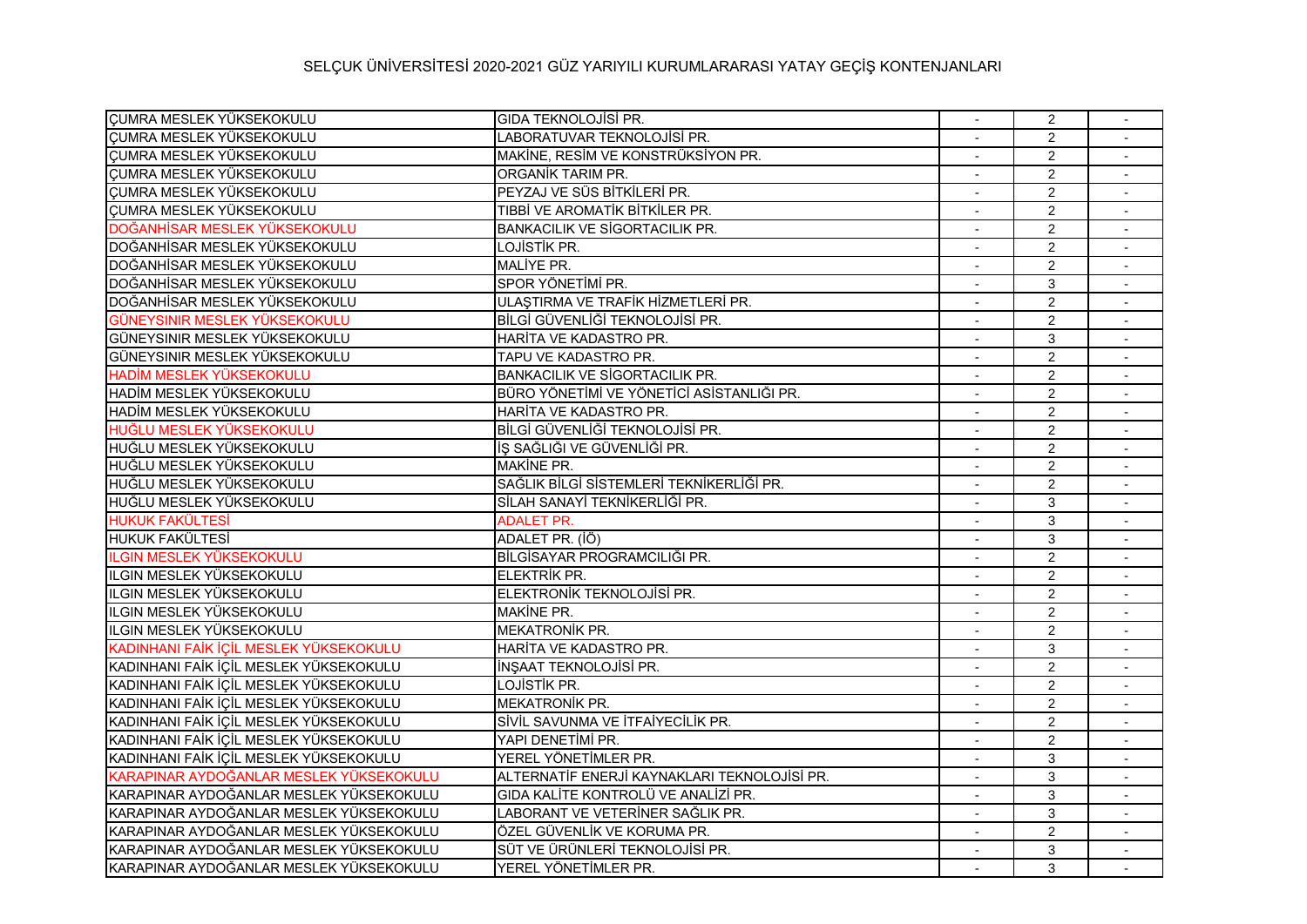## SELÇUK ÜNİVERSİTESİ 2020-2021 GÜZ YARIYILI KURUMLARARASI YATAY GEÇİŞ KONTENJANLARI

| KULU MESLEK YÜKSEKOKULU              | BİLGİSAYAR PROGRAMCILIĞI PR.                   |                | 2              |                |
|--------------------------------------|------------------------------------------------|----------------|----------------|----------------|
| KULU MESLEK YÜKSEKOKULU              | DIS TİCARET PR.                                |                | 2              | $\sim$         |
| KULU MESLEK YÜKSEKOKULU              | <b>ELEKTRİK PR.</b>                            |                | $\overline{2}$ | $\sim$         |
| KULU MESLEK YÜKSEKOKULU              | İŞ SAĞLIĞI VE GÜVENLİĞİ PR.                    |                | $\overline{2}$ |                |
| SAĞLIK HİZMETLERİ MESLEK YÜKSEKOKULU | AMELİYATHANE HİZMETLERİ PR.                    |                | 3              |                |
| SAĞLIK HİZMETLERİ MESLEK YÜKSEKOKULU | ANESTEZİ PR.                                   |                | 3              |                |
| SAĞLIK HİZMETLERİ MESLEK YÜKSEKOKULU | ÇOCUK GELİŞİMİ PR.                             | $\overline{a}$ | 3              | $\sim$         |
| SAĞLIK HİZMETLERİ MESLEK YÜKSEKOKULU | ÇOCUK GELİŞİMİ PR. (İÖ)                        |                | 3              |                |
| SAĞLIK HİZMETLERİ MESLEK YÜKSEKOKULU | DİYALİZ PR.                                    |                | 3              |                |
| SAĞLIK HİZMETLERİ MESLEK YÜKSEKOKULU | ENGELLİ BAKIMI VE REHABİLİTASYON PR.           |                | 3              |                |
| SAĞLIK HİZMETLERİ MESLEK YÜKSEKOKULU | FİZYOTERAPİ PR.                                |                | 3              |                |
| SAĞLIK HİZMETLERİ MESLEK YÜKSEKOKULU | ILK VE ACIL YARDIM PR.                         |                | 3              | $\sim$         |
| SAĞLIK HİZMETLERİ MESLEK YÜKSEKOKULU | <b>ODYOMETRİ PR.</b>                           |                | 3              |                |
| SAĞLIK HİZMETLERİ MESLEK YÜKSEKOKULU | TIBBİ GÖRÜNTÜLEME TEKNİKLERİ PR.               |                | 3              | $\sim$         |
| SAĞLIK HİZMETLERİ MESLEK YÜKSEKOKULU | TIBBİ GÖRÜNTÜLEME TEKNİKLERİ PR. (İÖ)          |                | $\overline{3}$ |                |
| SAĞLIK HIZMETLERİ MESLEK YÜKSEKOKULU | TIBBİ LABORATUVAR TEKNİKLERİ PR.               | $\sim$         | 3              | $\sim$         |
| SAĞLIK HİZMETLERİ MESLEK YÜKSEKOKULU | TIBBİ LABORATUVAR TEKNİKLERİ PR. (İÖ)          |                | 3              |                |
| SAĞLIK HİZMETLERİ MESLEK YÜKSEKOKULU | YAŞLI BAKIMI PR.                               |                | 3              |                |
| SARAYÖNÜ MESLEK YÜKSEKOKULU          | BİLGİSAYAR PROGRAMCILIĞI PR.                   |                | 2              | $\sim$         |
| SARAYÖNÜ MESLEK YÜKSEKOKULU          | CEVRE KORUMA VE KONTROL PR.                    |                | $\overline{2}$ |                |
| SARAYÖNÜ MESLEK YÜKSEKOKULU          | GIDA TEKNOLOJISI PR.                           |                | $\overline{2}$ | $\sim$         |
| SARAYÖNÜ MESLEK YÜKSEKOKULU          | ORGANİK TARIM PR.                              |                | $\overline{2}$ |                |
| SİLİFKE TAŞUCU MESLEK YÜKSEKOKULU    | AŞÇILIK PR.                                    |                | 8              | $\sim$         |
| SİLİFKE TAŞUCU MESLEK YÜKSEKOKULU    | AŞÇILIK PR. (İÖ)                               |                | 8              |                |
| SİLİFKE TAŞUCU MESLEK YÜKSEKOKULU    | <b>BAHCE TARIMI PR.</b>                        | $\overline{a}$ | $\overline{4}$ | $\blacksquare$ |
| SİLİFKE TAŞUCU MESLEK YÜKSEKOKULU    | <b>DIŞ TİCARET PR.</b>                         |                | 5              |                |
| SİLİFKE TAŞUCU MESLEK YÜKSEKOKULU    | ELEKTRONİK TEKNOLOJİSİ PR.                     |                | $\overline{2}$ |                |
| SİLİFKE TAŞUCU MESLEK YÜKSEKOKULU    | <b>INŞAAT TEKNOLOJISİ PR.</b>                  |                | 3              |                |
| SİLİFKE TAŞUCU MESLEK YÜKSEKOKULU    | TURİST REHBERLİĞİ PR.                          |                | 3              |                |
| SİLİFKE TAŞUCU MESLEK YÜKSEKOKULU    | TURİZM VE OTEL İSLETMECİLİĞİ PR.               |                | $\overline{7}$ | $\sim$         |
| SİLİFKE TAŞUCU MESLEK YÜKSEKOKULU    | YEREL YÖNETİMLER PR.                           |                | 4              |                |
| SOSYAL BİLİMLER MESLEK YÜKSEKOKULU   | <b>BANKACILIK VE SİGORTACILIK PR.</b>          |                | 3              | $\overline{2}$ |
| SOSYAL BİLİMLER MESLEK YÜKSEKOKULU   | BANKACILIK VE SİGORTACILIK PR. (İÖ)            |                | 3              | $\overline{2}$ |
| SOSYAL BİLİMLER MESLEK YÜKSEKOKULU   | BÜRO YÖNETİMİ VE YÖNETİCİ ASİSTANLIĞI PR.      |                | 3              | $\overline{2}$ |
| SOSYAL BİLİMLER MESLEK YÜKSEKOKULU   | BÜRO YÖNETİMİ VE YÖNETİCİ ASİSTANLIĞI PR. (İÖ) | $\overline{a}$ | 3              | $\overline{2}$ |
| SOSYAL BİLİMLER MESLEK YÜKSEKOKULU   | ÇAĞRI MERKEZİ HİZMETLERİ PR.                   |                | 3              | $\mathbf{1}$   |
| SOSYAL BİLİMLER MESLEK YÜKSEKOKULU   | ÇAĞRI MERKEZİ HİZMETLERİ PR. (İÖ)              |                | 3              | $\mathbf{1}$   |
| SOSYAL BİLİMLER MESLEK YÜKSEKOKULU   | DIS TİCARET PR.                                |                | 3              | $\overline{2}$ |
| SOSYAL BİLİMLER MESLEK YÜKSEKOKULU   | DIŞ TİCARET PR. (İÖ)                           | $\sim$         | 3              | $\overline{2}$ |
| SOSYAL BİLİMLER MESLEK YÜKSEKOKULU   | EMLAK VE EMLAK YÖNETİMİ PR.                    |                | $\overline{2}$ | $\mathbf{1}$   |
| SOSYAL BİLİMLER MESLEK YÜKSEKOKULU   | EMLAK VE EMLAK YÖNETİMİ PR. (İÖ)               |                | 2              | $\mathbf{1}$   |
| SOSYAL BİLİMLER MESLEK YÜKSEKOKULU   | HALKLA İLİŞKİLER VE TANITIM PR.                |                | 3              | $\overline{2}$ |